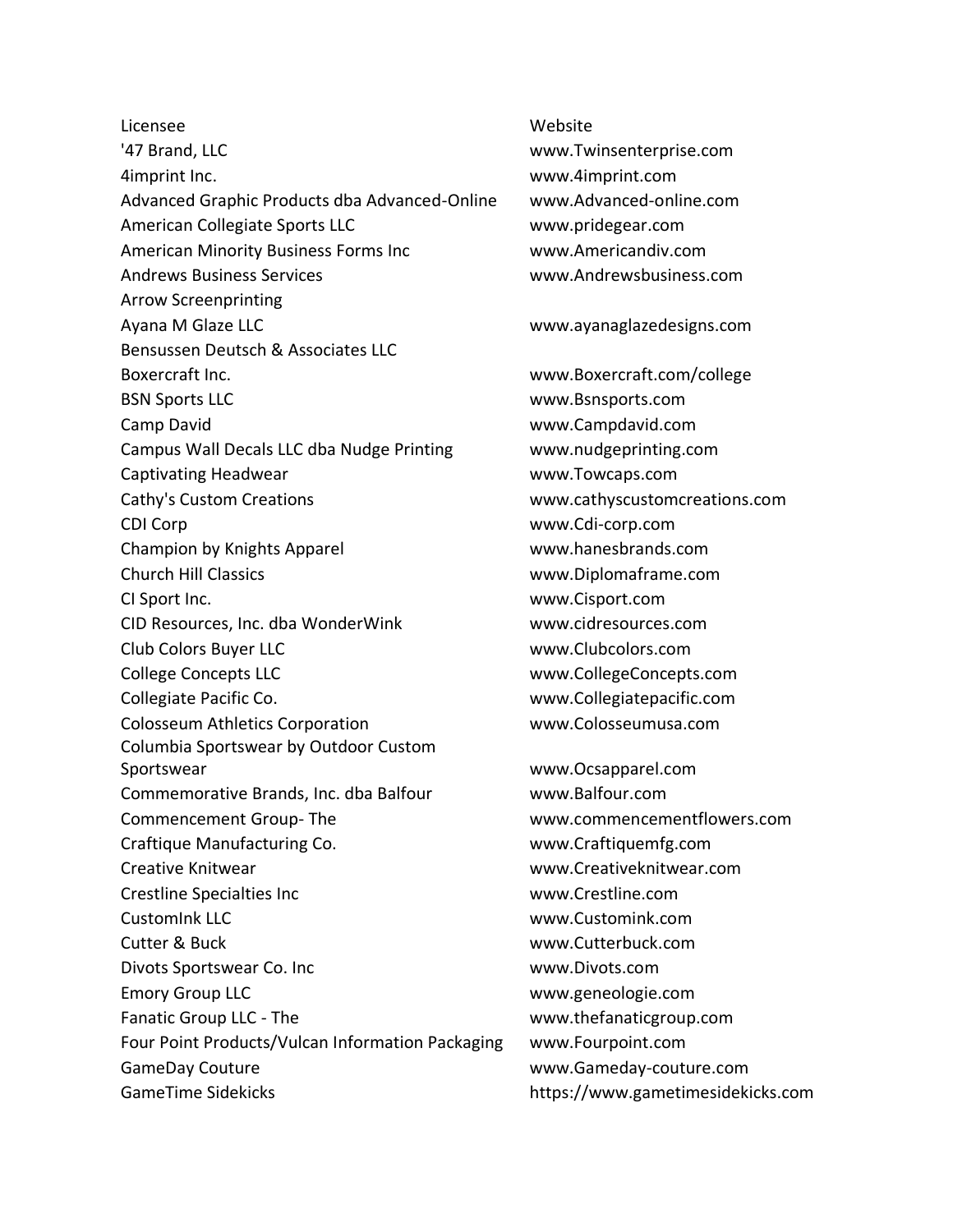Garb Inc. www.Garbinc.com GFSI LLC (Champion) www.Gearforsports.com GFSI LLC (Gear For Sports) www.Gearforsports.com GFSI LLC (Under Armour) www.Gearforsports.com Graphic Cow - The www.Grafcow.com Great American Products Ltd. www.Gap1.com Herff Jones LLC www.HerffJones.com/college Holland Bar Stool Co. www.Hollandbarstool.com House of Doolittle Ltd. www.Houseofdoolittle.com Ink & Cotton LLC inkandcottongoods.com Jardine Associates www.Jardineassociates.com Jostens Inc. www.Jostens.com K & M/Nordic Co. www.Nordiccollege.net KH Sports Fan www.Khsportsfan.com Knights Apparel LLC www.hanesbrands.com Kranos Corporation dba Schutt Sports www.Schuttsports.com L2 Brands, LLC league91.com Lakeshirts Inc. dba Blue 84 www.Lakeshirts.com Logo Brands Inc. www.Logobrands.com LogoArt LLC www.logoart.com LogoFit LLC www.Logofit.com Luttrell Investments Inc. dba Image One www.Imageonecollegiate.com LXG www.Lxginc.com Mascot Factory www.Mascotfactory.com Memory Company LLC-The www.Memorycompany.com Midwest College Mktg Group www.Mcmgroup.net MV Sport www.Mvsport.com Neil Enterprises Inc. www.neilvarsityline.com New World Graphics www.gonwg.cc Nike by Branded Custom Sportswear www.Bcsapparel.com Northwest Group, LLC - The www.Thenorthwest.com Ohiopyle Prints Onward Capital dba Onward Reserve www.Onwardreserve.com Oxford Industries, Inc. www.oxfordinc.com P. Graham Dunn www.pgrahamdunn.com/ Peach State Pride dba The State Company www.peachstatepride.com Pegasus Sports LLC www.pegasussportsshop.com Pel Industries Inc. www.Pelathletic.com Ping www.Ping.com Public Identity, a division of BAMKO, LLC www.Publicidentity.com